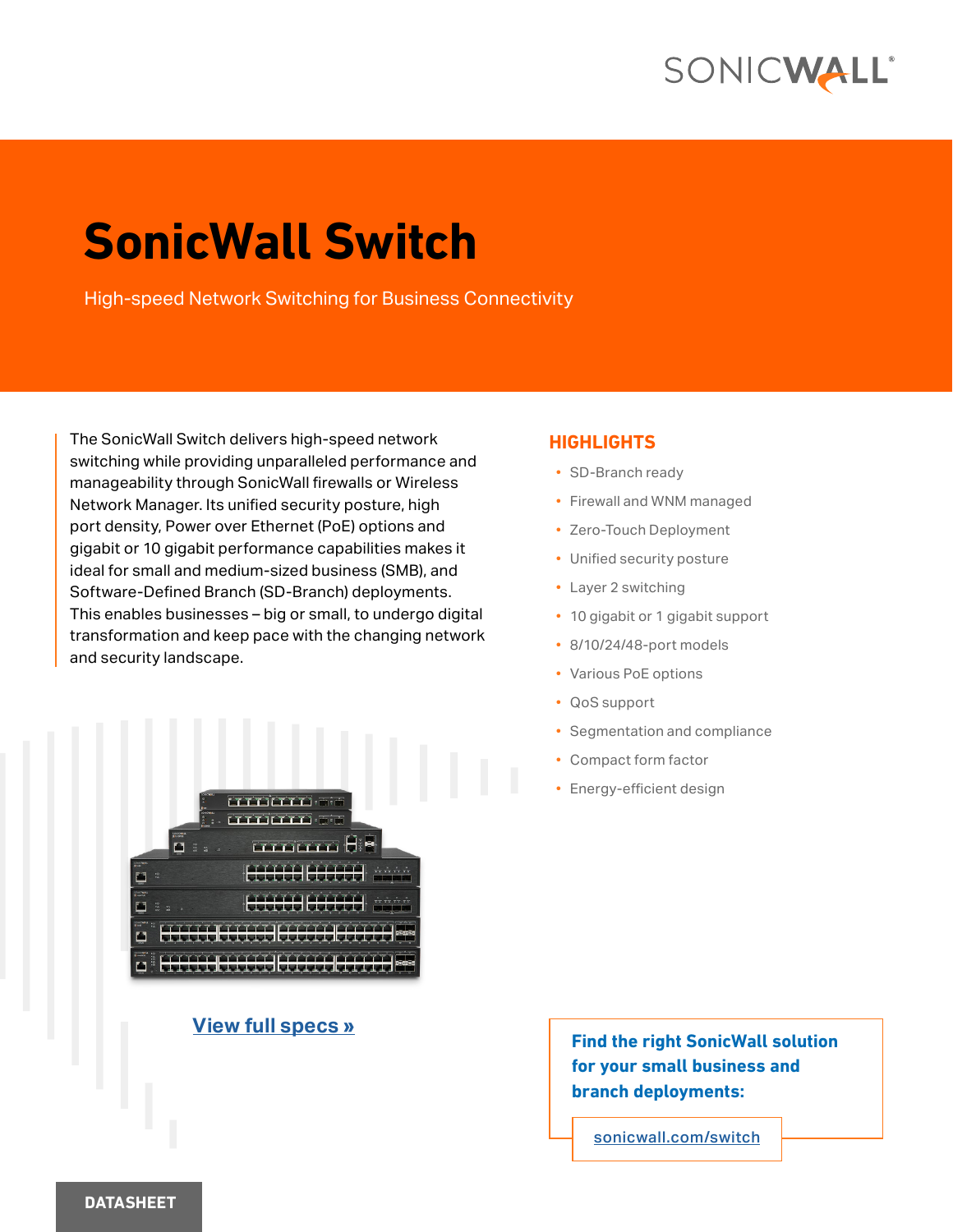The SonicWall Secure SD-Branch solution transforms user experience at branch office locations by delivering a unified platform that enables branches to be deployed in minutes and delivers unified visibility and threat detection from a single pane of glass. SonicWall SD-Branch components consist of SonicWall next-generation firewalls with Secure SD-WAN, Capture Security Center with Zero-Touch Deployment, SonicWall Switches, SonicWave access points (AP), Capture Client and Cloud App Security. With the flexibility that SonicWall Secure SD-Branch offers, organizations can now be more agile, open and cloud-centric.

An integral part of the next-generation branch transformation, the SonicWall Switches are managed via firewalls or Wireless Network Manager (WNM) for unified, single-pane-of-glass management. By tightly integrating with SonicWall firewalls and SonicWave Access Points, the solution benefits from unified security posture and offers an end-to-end security solution that simplifies deployment, management and troubleshooting. This ensures seamless security and eliminates gap in security posture that may arise with third party switches.

In conjunction, the SonicWall Switch offers Zero-Touch Deployment capability with the ability to quickly roll out devices across branches spread out globally. Admins can quickly and securely deploy these switches at new locations without requiring any costly on-site IT personnel.

Packed with features, these switches are available in a compact form factor with an energy-efficient design. Available in seven models, ranging from eight to 48, with gigabit and 10 gigabit Ethernet ports, the switches work seamlessly with SonicWall next-generation firewalls and SonicWave APs to create a high performance secure network. The Ethernet ports provide PoE options to power on various devices such as APs, VOIP phones and IP cameras.

Prioritize certain traffic on the network such as VOIP for video conferences while working from home, with features such as QoS. Easily segment devices in the network and maintain compliance. Segregating can be accomplished by creating policies or VLANs. Features such as 802.1X authentication allows business to maintain PCI compliance.

## **PARTNER ENABLED SERVICES**

**Need help to plan, deploy or optimize your SonicWall solution? SonicWall Advanced Services Partners are trained to provide you with world class professional services. Learn more at:**

[www.sonicwall.com/PES](http://www.sonicwall.com/PES)

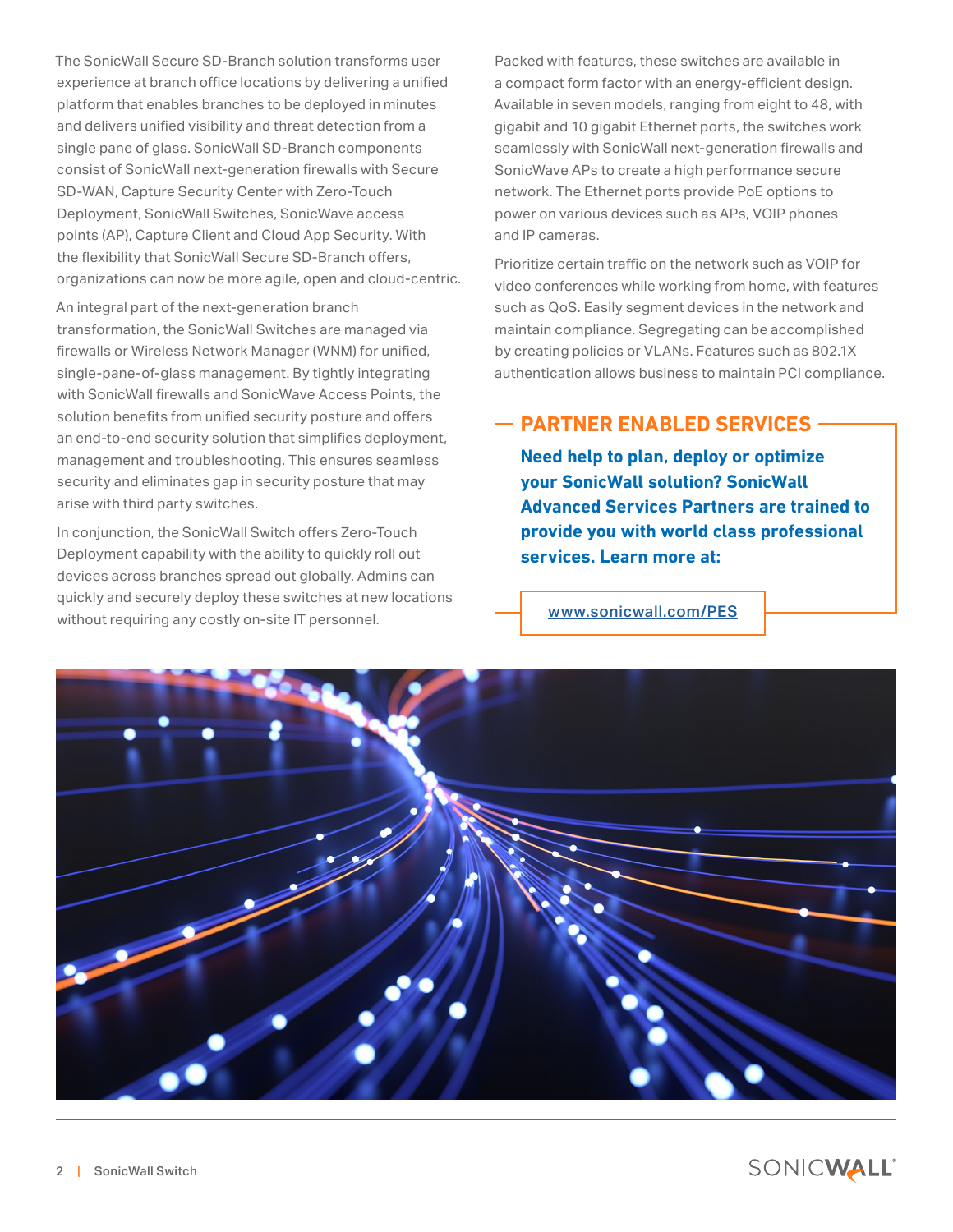#### **SonicWall Switch**



|                | <b>Number of Gigabit</b> | Number of             |                    |  |
|----------------|--------------------------|-----------------------|--------------------|--|
| <b>Model</b>   | <b>Ethernet Ports</b>    | <b>SFP/SFP+ Ports</b> | <b>PoE Version</b> |  |
| <b>SWS12-8</b> | 8                        | 2 SFP                 | Non-PoE            |  |
| SWS12-8POE     | 8                        | 2 SFP                 | 802.3af            |  |
| SWS12-10FPOE   | 10                       | 2 SFP                 | 802.3at            |  |
| SWS14-24       | 24                       | 4 SFP+                | Non-PoE            |  |
| SWS14-24FPOE   | 24                       | 4 SFP+                | 802.3at            |  |
| SWS14-48       | 48                       | $4$ SFP+              | Non-PoE            |  |
| SWS14-48FPOE   | 48                       | 4 SFP+                | 802.3at            |  |
|                |                          |                       |                    |  |

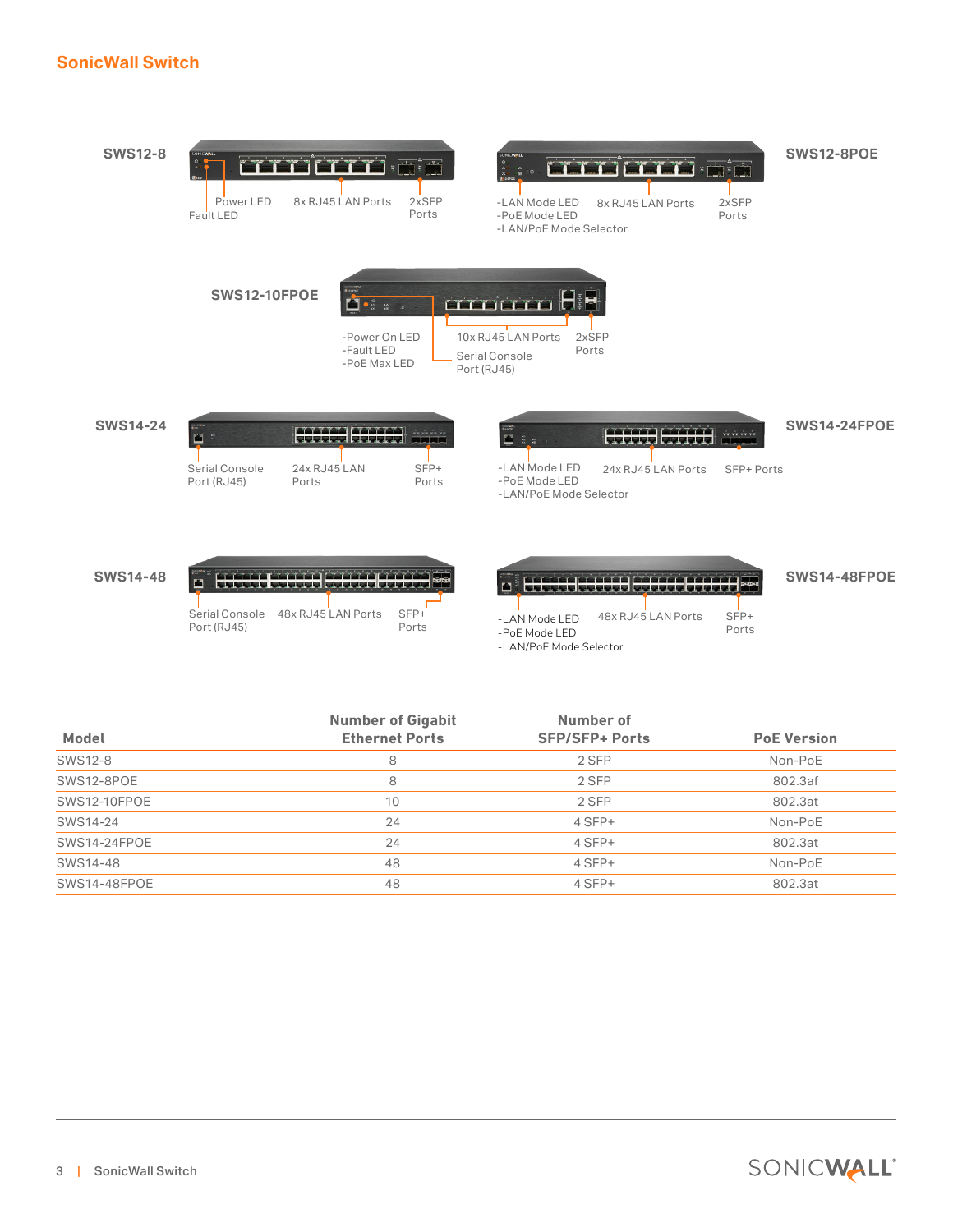## <span id="page-3-0"></span>**Specifications**

| <b>Hardware</b>                               | <b>SWS12-8</b>                                                                                                                                                       | <b>SWS12-</b><br>8POE  | <b>SWS12-</b><br>10FPOE   | <b>SWS14-24</b>          | <b>SWS14-</b><br>24FPOE   | <b>SWS14-48</b>           | <b>SWS14-</b><br>48FPOE |
|-----------------------------------------------|----------------------------------------------------------------------------------------------------------------------------------------------------------------------|------------------------|---------------------------|--------------------------|---------------------------|---------------------------|-------------------------|
| 1G Cu                                         | 8                                                                                                                                                                    | 8                      | 10                        | 24                       | 24                        | 48                        | 48                      |
| 1G SFP                                        | $\overline{2}$                                                                                                                                                       | $\overline{2}$         | $\overline{2}$            |                          |                           | $\overline{\phantom{a}}$  |                         |
| 10G SFP+                                      | $\overline{\phantom{a}}$                                                                                                                                             | $\overline{a}$         | $\overline{\phantom{a}}$  | $\overline{4}$           | $\overline{4}$            | $\overline{4}$            | $\overline{4}$          |
| <b>Total Interfaces</b>                       | 10                                                                                                                                                                   | 10                     | 12                        | 28                       | 28                        | 52                        | 52                      |
| Memory (MB)                                   | 256                                                                                                                                                                  | 256                    | 256                       | 512                      | 512                       | 512                       | 512                     |
| Flash (MB)                                    | 32                                                                                                                                                                   | 32                     | 32                        | 128                      | 128                       | 128                       | 128                     |
| Packet Buf.                                   | 512K                                                                                                                                                                 | 512K                   | 512K                      | 1.5M                     | 1.5M                      | 2M                        | 2M                      |
| Mac Table                                     | 8K                                                                                                                                                                   | 8K                     | 8K                        | 32K                      | 32K                       | 32K                       | 32K                     |
| Switching (Gbps)                              | 20                                                                                                                                                                   | 20                     | 24                        | 128                      | 128                       | 176                       | 176                     |
| Fan                                           |                                                                                                                                                                      |                        | $\mathbf{1}$              | $\overline{a}$           | $\overline{2}$            | $\mathbf{1}$              | 3                       |
| PoE Standard                                  | $\overline{\phantom{a}}$                                                                                                                                             | 802.3af                | 802.3af/at                | $\overline{\phantom{a}}$ | 802.3af/at                | $\overline{\phantom{m}}$  | 802.3af/at              |
| PoE Power (Watts)                             | $\overline{\phantom{a}}$                                                                                                                                             | 55                     | 130                       |                          | 410                       |                           | 740                     |
| Power Supply                                  | 24W<br>Power Adapter                                                                                                                                                 | 65W<br>Power Adapter   | 180W Fixed                | 25W Fixed                | 480W Fixed                | 60W Fixed                 | 900W Fixed              |
| Power Source                                  | 12VDC<br>Power Adapter                                                                                                                                               | 54VDC<br>Power Adapter | 100-240VAC<br>50-60Hz     | 100-240VAC<br>50-60Hz    | 100-240VAC<br>50-60Hz     | 100-240VAC<br>50-60Hz     | 100-240VAC<br>50-60Hz   |
| <b>Power Consumption</b><br>(Maximum)         | 5.7W                                                                                                                                                                 | 63.2W                  | 152.8W                    | 24.4W                    | 500.4W                    | 44W                       | 885W                    |
| Current                                       | 2.0A                                                                                                                                                                 | 1.2A                   | 2.5A                      | 0.7A                     | 7.0A                      | 1.5A                      | 12.0A                   |
| Heat Dissipation (BTU)                        | 19.4                                                                                                                                                                 | 249.5                  | 521.1                     | 122.8                    | 1706.4                    | 184.2                     | 1807.3                  |
| Min Power Cord<br>Amperage*                   | 10 Amp                                                                                                                                                               | 10 Amp                 | 10 Amp                    | 10 Amp                   | 10 Amp                    | 10 Amp                    | 12 Amp                  |
| Operating<br>Temperature                      | $0 - 40^{\circ}$ C                                                                                                                                                   | $0 - 40^{\circ}$ C     | $0 - 40^{\circ}$ C        | $0 - 40^{\circ}C$        | $0 - 40^{\circ}C$         | $0 - 40^{\circ}C$         | $0 - 40^{\circ}$ C      |
| Storage Temperature                           | $-40 - 70$ °C                                                                                                                                                        | $-40 - 70$ °C          | $-40 - 70$ <sup>o</sup> C | $-40 - 70$ °C            | $-40 - 70$ <sup>o</sup> C | $-40 - 70$ <sup>o</sup> C | $-40 - 70$ °C           |
| Humidity                                      | 10-95% R.H                                                                                                                                                           | 10-95% R.H             | 10-95% R.H                | 10-95% R.H               | 10-95% R.H                | 10-95% R.H                | 10-95% R.H              |
| Dimensions ( $W \times H \times D$ )          | 240 x 105 x<br>27mm                                                                                                                                                  | 240 x 105 x<br>27mm    | 330 x 230 x<br>44mm       | 440 x 200 x<br>44mm      | 440 x 260 x<br>44mm       | 440 x 260 x<br>44mm       | 440 x 310 x<br>44mm     |
| Weight                                        | $0.62$ Kg                                                                                                                                                            | $0.64$ Kg              | $2.5$ Kg                  | 1.8 Kg                   | 3.9 Kg                    | 3.2 Kg                    | 4.8 Kg                  |
| RJ-45 Serial Console<br>Port                  |                                                                                                                                                                      |                        | $\overline{a}$            | $\mathbf{1}$             | $\mathbf{1}$              | $\mathbf{1}$              | $\mathbf{1}$            |
| Form Factor                                   | Desktop                                                                                                                                                              | Desktop                | Desktop                   | 1U                       | 1U                        | 1U                        | 1U                      |
| MTBF @25°C in Hours                           | 1,387,712                                                                                                                                                            | 548,553                | 180,837                   | 1,273,866                | 157,763                   | 222,974                   | 100,645                 |
| MTBF @25°C in Years                           | 158                                                                                                                                                                  | 62                     | 20                        | 145                      | 18                        | 25                        | 11                      |
| <b>Switching Capacity</b><br>(Duplex) in Gbps | 20                                                                                                                                                                   | 20                     | 24                        | 128                      | 128                       | 176                       | 176                     |
| <b>VLANs</b>                                  | 4096                                                                                                                                                                 | 4096                   | 4096                      | 4096                     | 4096                      | 4096                      | 4096                    |
| Regulatory Model                              | APL51-0E1                                                                                                                                                            | APL52-0E2              | 1RK43-0E3                 | 1RK44-0E4                | 1RK45-0E5                 | 1RK46-0E6                 | 1RK47-0E7               |
| Regulatory Approvals                          | FCC Class A, ICES Class A, CE (EMC Class A, LVD, RoHS), C-Tick, VCCI Class A, UL cUL, TUV/GS, CB, Mexico UL DGN notification,<br>WEEE, REACH, BSMI, KCC/MSIP, ANATEL |                        |                           |                          |                           |                           |                         |

\* Please check with your local sales team or resellers to ensure you use the right power cord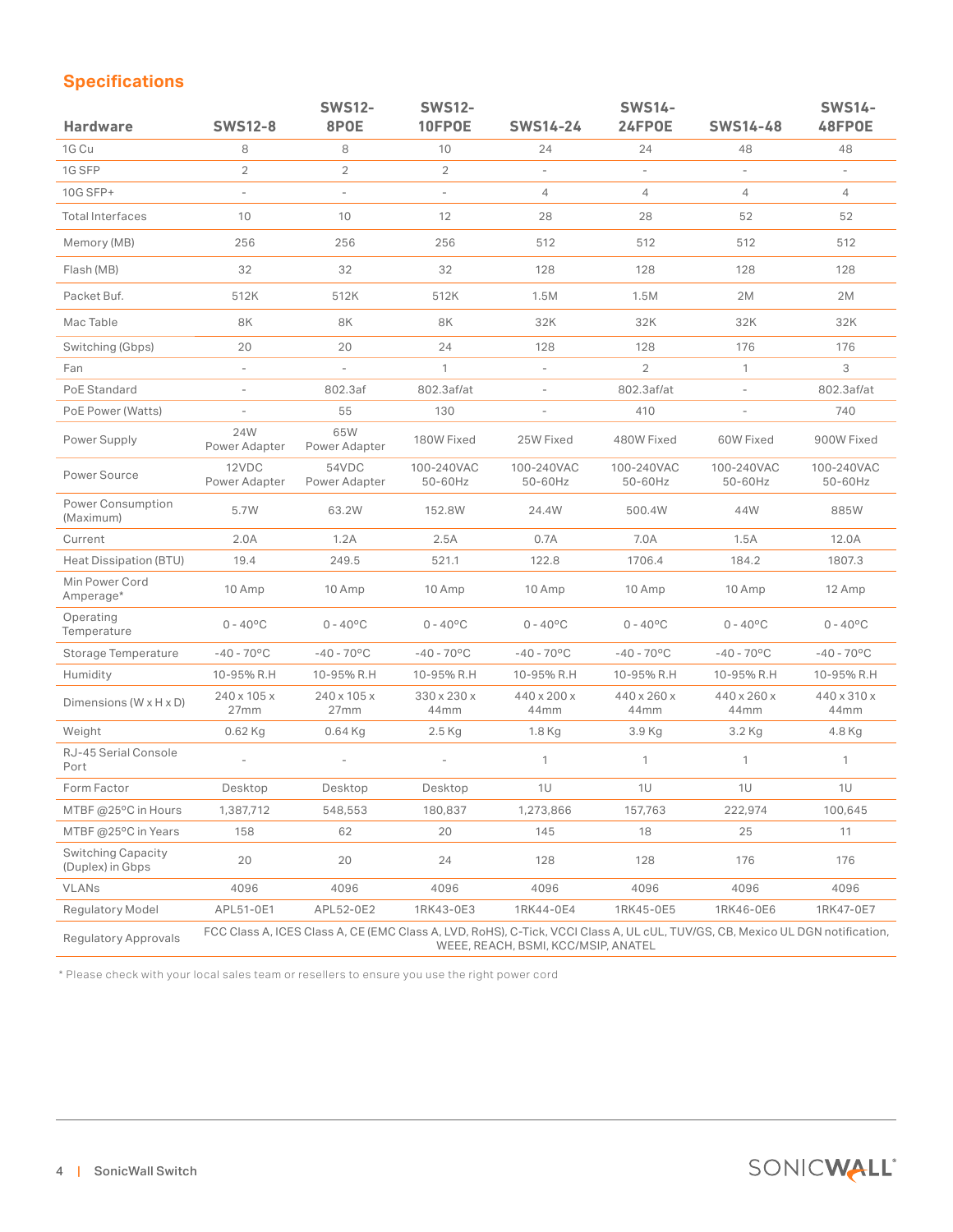### **Switch Series Features - Across All Models**

#### Management and Configuration

- Manage through Capture Security Center via Network Security Manager (NSM) or Wireless Network manager (WNM)\*
- Switch Auto-Discovery
- Daisy chaining via firewalls
- Software Upgrade of Switches (From Firewall) or Wireless Network Manager
- Centralized VLAN Configuration
- Static/Dynamic LAG
- **STP**
- LLDP/MED
- **Static Routing**
- IPv4 Management
- **SSH**
- Firewall Management, Standard CLI and Web GUI Interface
- Software upgrade/downgrade via TFTP/Firewall/GUI
- IPv6 support
- \* Available with additional license

#### Security and Visibility

- 802.1x Authentication
- Syslog Collection
- IP/MAC ACL
- ACL
- IEEE 802.1x authentication Port-based
- IEEE 802.1x Guest and Fallback VLAN

#### Firewall Features Enforced on Management Firewall

• IPS, AV, Application Control, Botnet

#### Layer 2

- Jumbo Frames
- Auto-negotiation for Port Speed and Duplex
- MDI/MDIX Auto-crossover
- MAC Bridging/STP
- Rapid Spanning Tree Protocol (RSTP)
- Multiple Spanning Tree Protocol (MSTP)
- VLAN Tagging
- Guest VLAN and Voice VLAN
- Unicast/Multicast traffic balance over trunking port
- Flow Control and Back-pressure
- 10Base-T
- 100Base-TX
- 1000Base-SX/LX
- 1000Base-T
- Gigabit Ethernet support
- 10 Gigabit Ethernet (available on 24 and 48-port models only)
- CSMA/CD Access Method and Physical Layer Specifications
- **Storm Control**
- MAC, IP, Ethertype-based VLANs

#### Quality of Service

- IEEE 802.1p Based Priority Queuing
- IP TOS/DSCP Based Priority Queuing